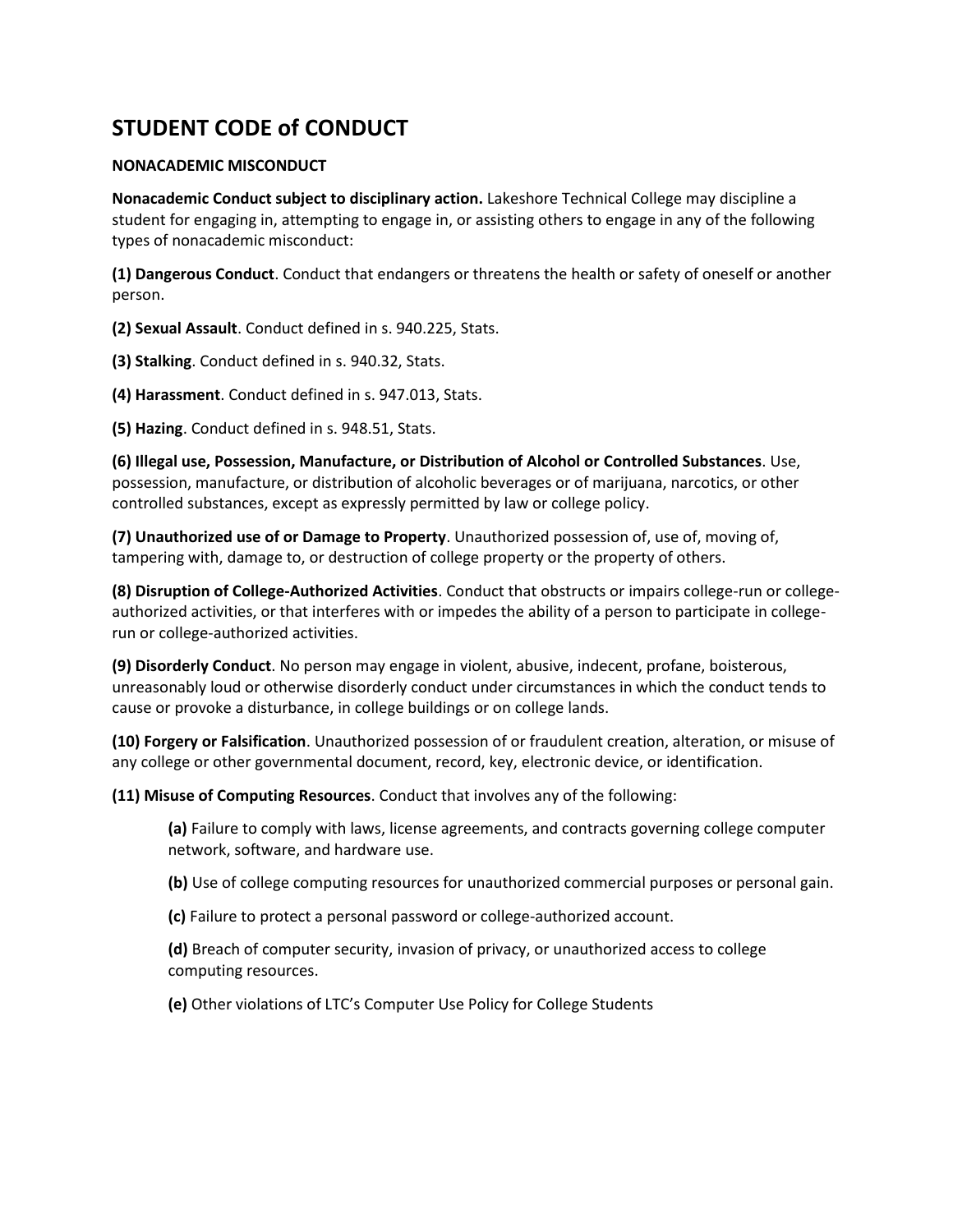**(12) False Statement or Refusal to Comply Regarding a College Matter**. Making a knowingly false oral or written statement to any college employee or agent of the college regarding a college matter, or refusal to comply with a reasonable request on a college matter.

**(13) Violation of Criminal Law**. Conduct that constitutes a criminal offense as defined by state or federal law.

**(14) Serious and Repeated Violations of Municipal Law**. Serious and repeated off-campus violations of municipal law.

**(15) Violation of College Rules**. Conduct that violates any published college rules, regulations, or policies, including provisions contained in college contracts with students including program handbooks.

**(16) Noncompliance with Disciplinary Sanctions**. Conduct that violates a sanction, requirement, or restriction imposed in connection with previous disciplinary action.

#### **Disciplinary sanctions.**

**(1)** The disciplinary sanctions that may be imposed for nonacademic misconduct, upon conclusion of the disciplinary process, are any of the following:

- **(a)** A written reprimand.
- **(b)** Denial of specified college privileges.
- **(c)** Payment of restitution.
- **(d)** Educational or service sanctions, including community service.
- **(e)** Disciplinary probation.
- **(f)** Imposition of reasonable terms and conditions on continued student status.
- **(g)** Removal from a course in progress.
- **(h)** Enrollment restrictions on a course or program.
- **(i)** Suspension from the college.
- **(j)** Expulsion from the college.

**(2)** One or more of the aforementioned disciplinary sanctions may be imposed for an incident of nonacademic misconduct.

**(3)** Disciplinary sanctions shall not include the termination or revocation of student financial aid; however, this shall not be interpreted as precluding the individual operation of rules or standards governing eligibility for student financial aid under which the imposition of a disciplinary sanction could result in disqualification of a student for financial aid.

## **Disciplinary procedure.**

**(1) Process**. The Enrollment Services Manager may proceed in accordance with this section to impose, subject to hearing and appeal rights, one or more of the disciplinary sanctions listed under "disciplinary sanctions".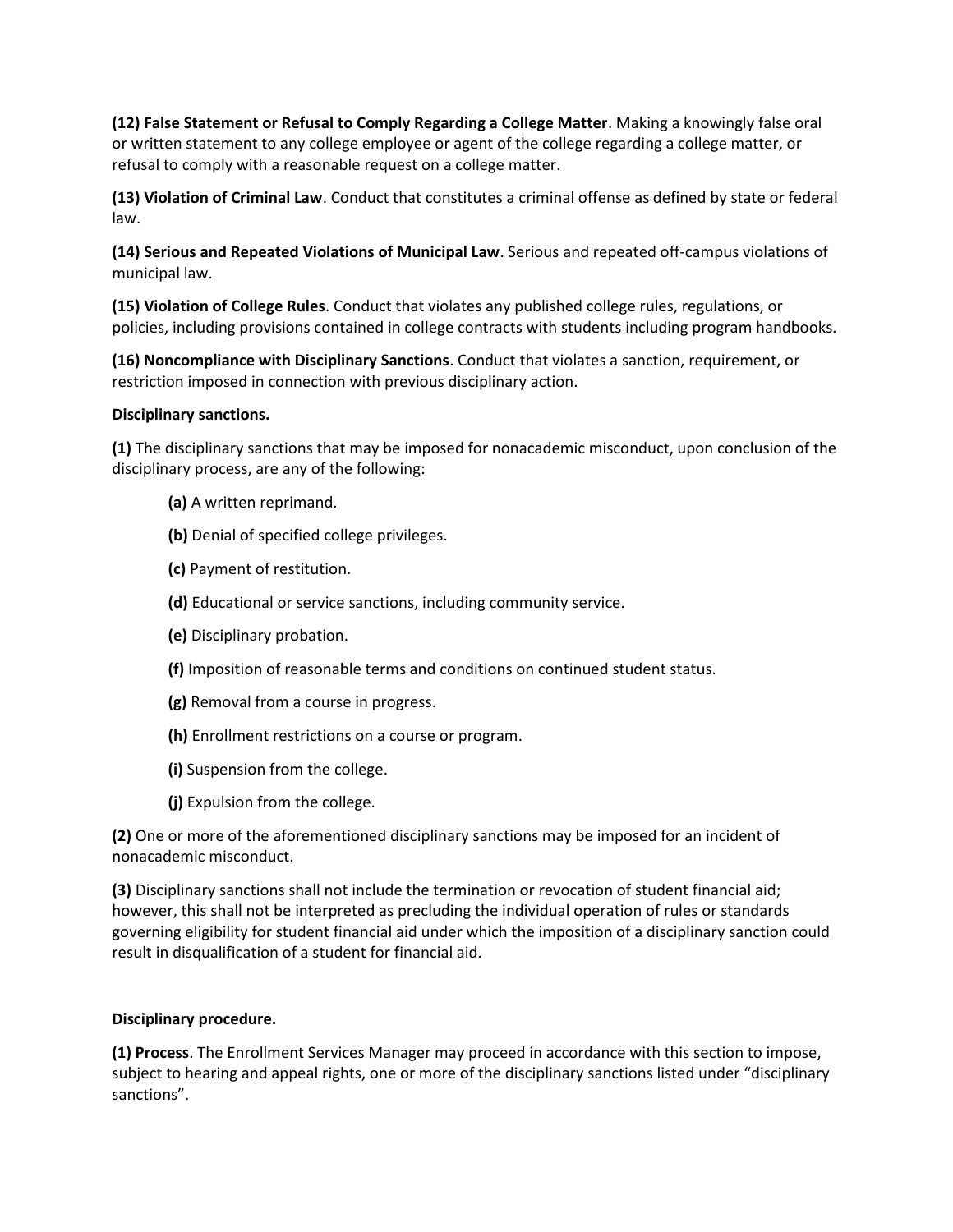**(2) Conference with Student**. When the Enrollment Services Manager concludes that proceedings under this section are warranted, the Enrollment Services Manager shall promptly contact the student in person, by telephone, or by electronic mail to offer to discuss the matter with the student. The purpose of this discussion is to permit the Enrollment Services Manager to review with the student the basis for his or her belief that the student engaged in nonacademic misconduct, and to afford the student an opportunity to respond. If the student does not respond to the Enrollment Services Manager's offer to discuss the matter, the Enrollment Services Manager may proceed to make a determination on the basis of the available information.

**(3) Determination by the Investaging Officer that no Disciplinary Sanction is Warranted**. If, as a result of a discussion or review of available information, the Enrollment Services Manager determines that nonacademic misconduct did not in fact occur, or that no disciplinary sanction is warranted under the circumstances, the matter will be considered resolved without the necessity for further action.

# **(4) Process Following Determination by the Enrollment Services Manager that Nonacademic Misconduct Occurred**.

**(a)** If, as a result of a discussion or review of available information, the Enrollment Services Manager determines that nonacademic misconduct did occur and that one or more of the disciplinary sanctions listed under should be recommended, the Enrollment Services Manager shall prepare a written report which shall contain all of the following:

**1.** A description of the alleged misconduct.

**2.** A description of all information available to the college regarding the alleged misconduct. Such information shall be available to the student upon request, except as may be precluded by applicable state or federal law.

**3.** Specification of the sanction to be imposed.

**4.** Notice of the student's right to an appeal.

**5.** A copy of this code of conduct and of the institutional procedures adopted to implement this section.

**(b)** The written report shall be delivered to the student.

**(c)** A student who receives a written report under this section has the right to appeal, as described in the following section, to contest the determination that nonacademic misconduct occurred, the choice of disciplinary sanctions, or both.

**1.** Where the disciplinary sanction sought is one of those listed (a) to (h), and if the student desires a hearing, the student shall file a written request with the Enrollment Services Manager within 10 days of the date the written report is delivered to the student. If the student does not request a hearing within this period, the determination of nonacademic misconduct shall be regarded as final, and the disciplinary sanction sought shall be imposed.

**2.** Where the disciplinary sanction sought is one of those listed (i) to (j), the Enrollment Services Manager shall forward a copy of the written report under to the Vice-President of Student Success. The Vice-President for Student Success shall, upon receipt of the written report, proceed to schedule a hearing on the matter. A hearing shall be conducted unless the student waives, in writing, the right to such a hearing.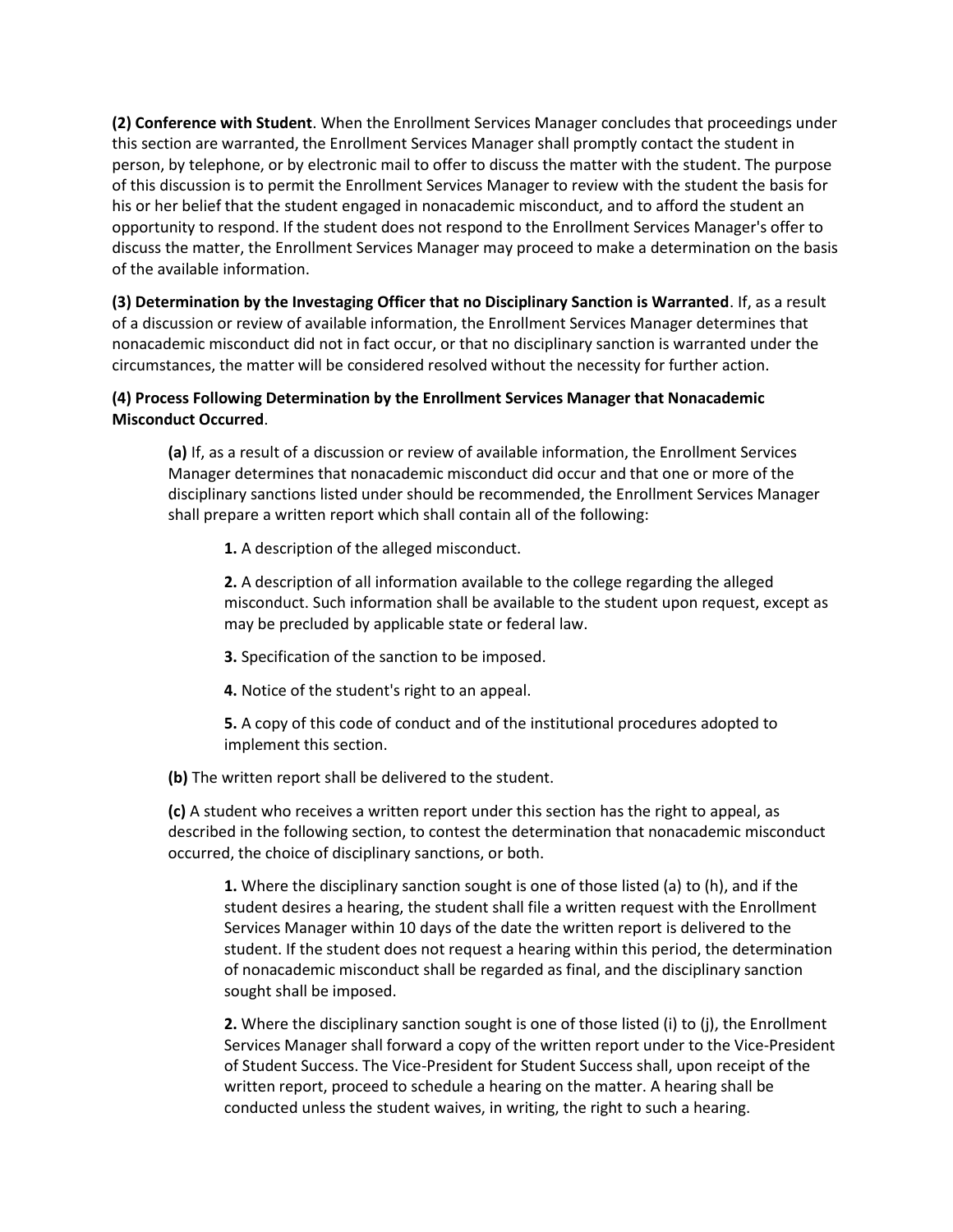#### **Hearing.**

**(1)** A student who requests an appeal hearing, or for whom a hearing is required, shall have the right to decide whether the matter will be heard by the Vice-President of Student Success or a hearing committee. If the student does not request a hearing, the matter will be heard by the Vice-President of Student Success.

**(2)** If a student requests a hearing, or a hearing is required to be scheduled due to the sanction being sought, the Vice-President of Student Success shall take the necessary steps to convene the hearing and shall schedule it within 15 days of receipt of the request or written report. The hearing shall be conducted within 45 days of receipt of the request or written report, unless a different time period has been mutually agreed upon by the student and Enrollment Services Manager.

**(3)** No less than 5 days in advance of the hearing, the Vice-President of Student Success or hearing committee shall obtain from the Enrollment Services Manager, in writing, a full explanation of the facts upon which the determination of misconduct was based, and shall provide the student with access to or copies of the Enrollment Services Manager's explanation, together with any other materials provided to the Vice-President of Student Success or hearing committee by the Enrollment Services Manager.

**(4)** The hearing shall be conducted in accordance with the following guidance and requirements:

**(a)** The hearing process shall further the educational purposes and be reflective of the college's commitment to student dignity, equity and non-discrimination. The process need not conform to state or federal rules of criminal or civil procedure.

**(b)** The student shall have the right to question adverse witnesses, the right to present information and witnesses, the right to be heard on his or her own behalf, and the right to be accompanied by an advisor of the student's choice. The advisor may be a lawyer. The advisor may counsel the student, but may not directly question adverse witnesses, present information or witnesses, or speak on behalf of the student except at the discretion of the hearing examiner or committee. In accordance with the educational purposes of the hearing, the student is expected to respond on his or her own behalf to questions asked of him or her during the hearing.

**(c)** The Vice-President of Student Success or hearing committee:

**1.** Shall admit information that has reasonable value in proving the facts, but may exclude immaterial, irrelevant, or unduly repetitious testimony.

**2.** Shall observe recognized legal privileges (confidentiality).

**3.** May take reasonable steps to maintain order, and to adopt procedures for the questioning of a witness appropriate to the circumstances of that witness's testimony, provided, however, whatever procedure is adopted, the student is allowed to effectively question the witness.

**(d)** The Vice-President of Student Success or hearing committee shall make a record of the hearing. The record shall include a verbatim record of the testimony, which may be a sound recording, and a file of the exhibits offered at the hearing. The student charged with misconduct may access the record, upon the student's request.

**(e)** The hearing examiner or committee shall prepare written findings of fact and a written statement of its decision based upon the record of the hearing.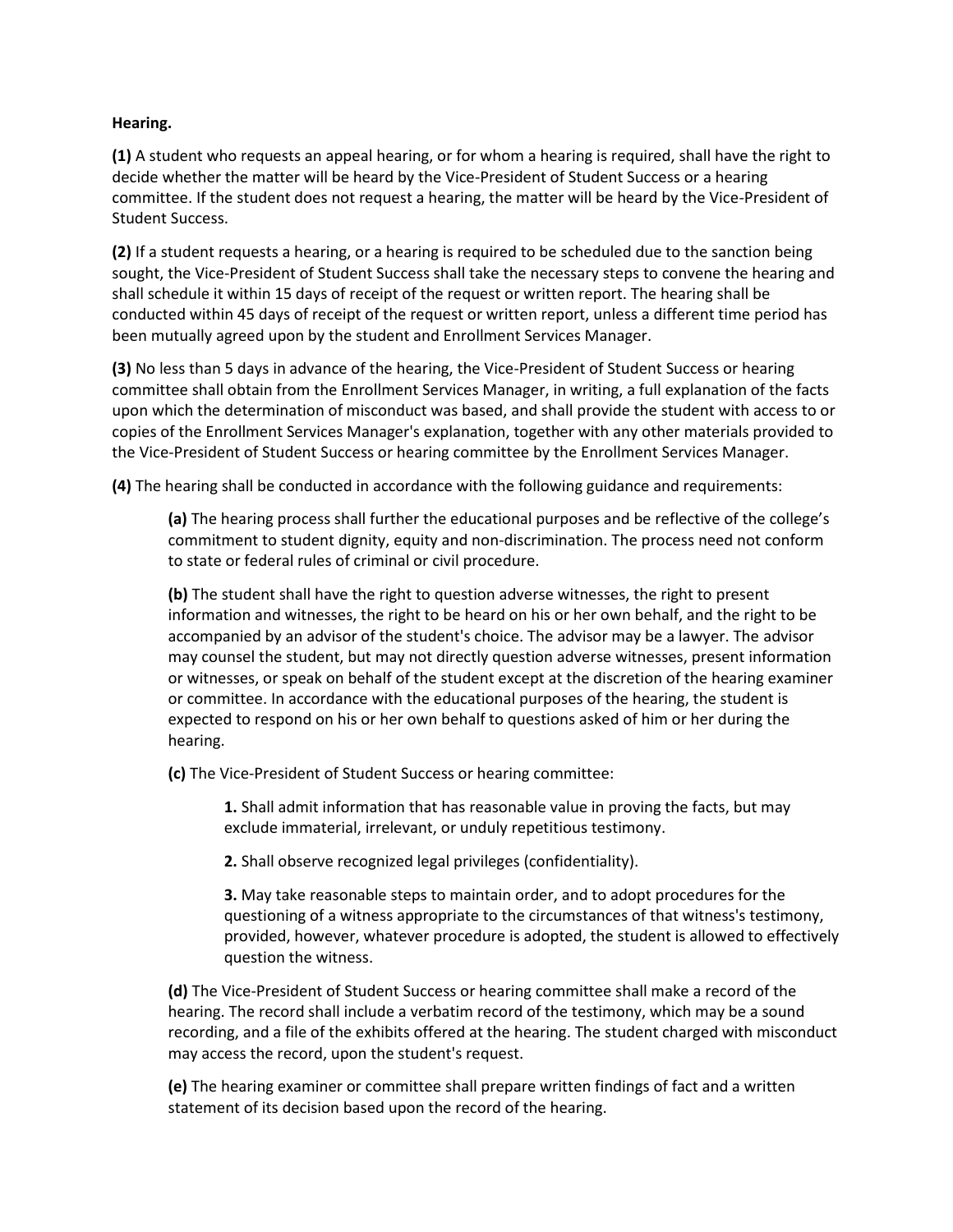**(f)** A Vice-President of Student Success's or hearing committee's finding of nonacademic misconduct shall be based on one of the following standards of evidence:

**1.** Clear and convincing evidence, when the sanction to be imposed is listed in Disciplinary Sanctions (1) (i) to (j).

**2.** A preponderance of the evidence, when the sanction to be imposed is listed in Disciplinary Sanctions (1) (a) to (h).

**3.** A preponderance of the evidence, regardless of the sanction to be imposed, in all cases of sexual harassment and sexual assault.

**(g)** The Vice-President of Student Success or hearing committee may impose one or more of the disciplinary sanctions listed (a) to (h) that differs from the recommendation of the Enrollment Services Manager. Disciplinary sanctions listed (i) to (j) may not be imposed unless previously recommended by the Enrollment Services Manager.

**(h)** The hearing shall be conducted by the Vice-President of Student Success or hearing committee, and the college's case against the student shall be presented by the Enrollment Services Manager or his or her designee.

**(i)** The decision of the Vice-President of Student Success or hearing committee shall be prepared within 14 days of the hearing, and delivered to the student. The decision shall become final within 14 days of the date on the written decision, unless an appeal to the College President is taken.

**(j)** If a party fails to appear at a scheduled hearing and to proceed, the Vice-President of Student Success or hearing committee may either dismiss the case or, based upon the information provided, find that the student committed the misconduct alleged and assign sanction.

**(k)** Disciplinary hearings are subject to the Wisconsin open meetings law and may be closed if the student whose case is being heard requests a closed hearing or if the hearing examiner or committee determines that it is necessary to hold a closed hearing, as permitted under the Wisconsin open meetings law. Deliberations of the committee shall be held in closed session, in accordance with s. 19.85, Stats. As such, proper notice and other applicable rules shall be followed.

#### **Appeal to the College President.**

**(1)** Where the sanction prescribed by the hearing examiner or committee is one of those listed in Disciplinary Sanctions (i) to (j), the student may appeal to the College President within 14 days of the date of the written decision to review the decision of the hearing examiner or committee, based upon the record. In such a case, the College President has 30 days from receipt of the student's appeal to respond and shall sustain the decision of the nonacademic misconduct hearing examiner or committee unless the College President finds any of the following:

**(a)** The information in the record does not support the findings or decision of the hearing examiner or committee.

**(b)** Appropriate procedures were not followed by the nonacademic misconduct hearing examiner or committee and material prejudice to the student resulted.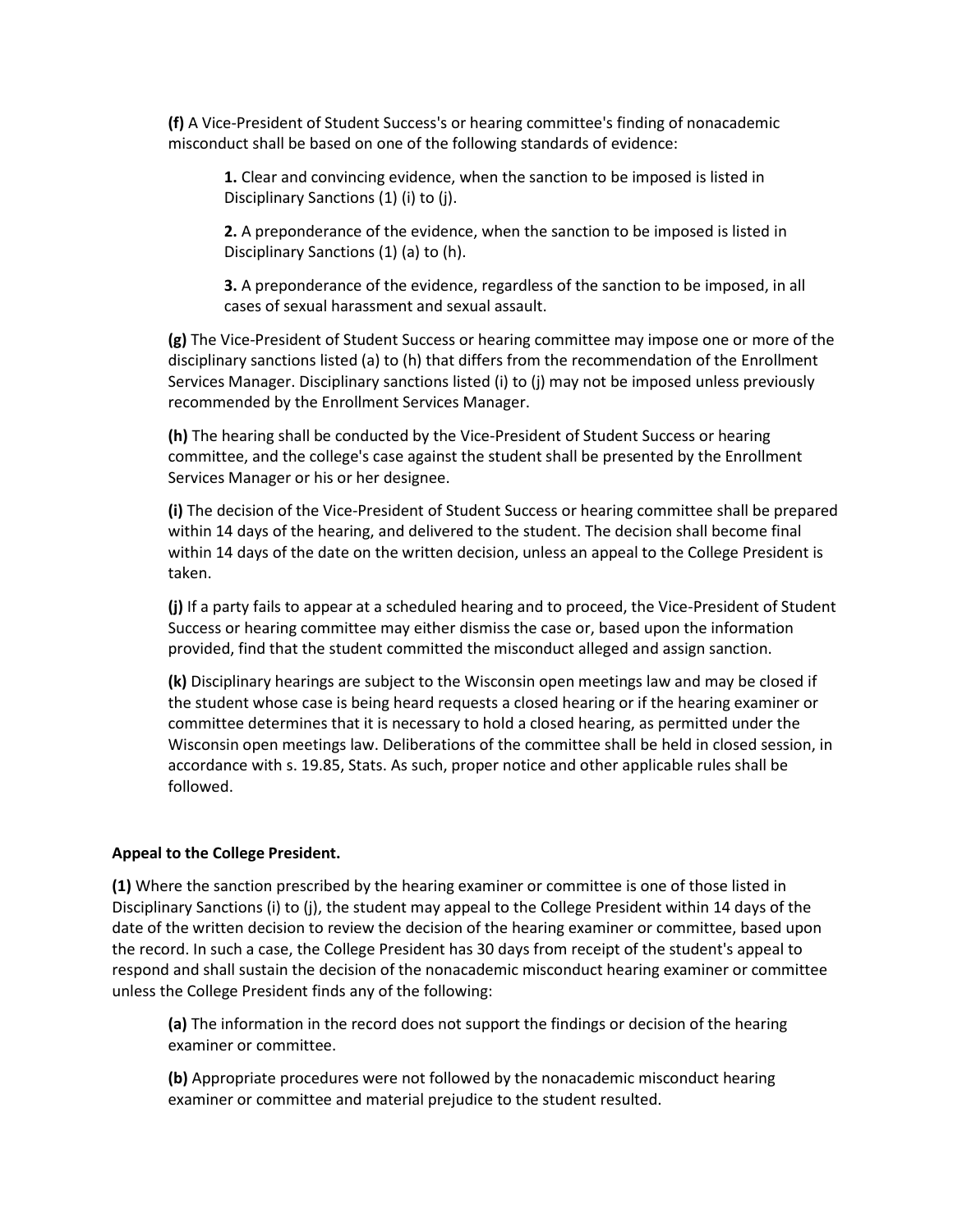**(c)** The decision was based on factors proscribed by state or federal law.

**(2)** If the President makes a finding, the President may return the matter for consideration by a different hearing examiner or hearing committee, or may invoke an appropriate remedy of his or her own.

**Discretionary appeal to the Wisconsin Technical College System Board.** The decision of the college shall be final, except that the WTCS board may, at its discretion, grant a review upon the record.

**Settlement.** The procedures set forth in this chapter allow the college and a student to enter into a settlement agreement regarding the alleged misconduct, after proper notice has been given. Any such agreement and its terms shall be in writing and signed by the student and the Enrollment Services Manager or Vice-President of Student Success. The case is concluded when a copy of the signed agreement is delivered to the student.

**Effect of discipline within the institution.** A student who, at the time of commencement, is subject to a continuing disciplinary sanction or unresolved disciplinary charges as a result of a report, shall not be awarded a degree during the pendency of the sanction or disciplinary proceeding.

**Petition for restoration of rights after suspension or expulsion.** A student who has been suspended may petition to have his or her student status, rights, and privileges restored before the suspension has expired by its own terms. A student who has been expelled may petition for the right to apply for readmission. The petition shall be in writing and directed to the College President. The College President shall make the readmission decision.

# **Emergency suspension.**

**(1)** The College President may impose an emergency suspension on a student, pending final institutional action on a report of nonacademic misconduct, in accordance with the procedures of this section.

**(2)** The College President may impose an emergency suspension on a student when all of the following conditions are met:

**(a)** The Enrollment Services Manager has made a reasonable attempt to offer the student the opportunity for discussion, either in person or by telephone.

**(b)** The Enrollment Services Manager recommends a sanction of suspension or expulsion.

**(c)** The College President concludes, based on the available information, that the misconduct likely occurred and that the student's continued presence on campus meets one or more of the following conditions:

**1.** Would constitute a potential for serious harm to the student.

**2.** Would constitute a potential for serious harm to others.

**3.** Would pose a threat of serious disruption of college-run or college-authorized activities.

**4.** Would constitute a potential for serious damage to college facilities or property.

**(3)** If the College President determines that an emergency suspension is warranted under sub. (2), he or she shall promptly have written notification of the emergency suspension delivered to the student. The College President's decision to impose an emergency suspension shall be effective immediately when delivered to the student and is final.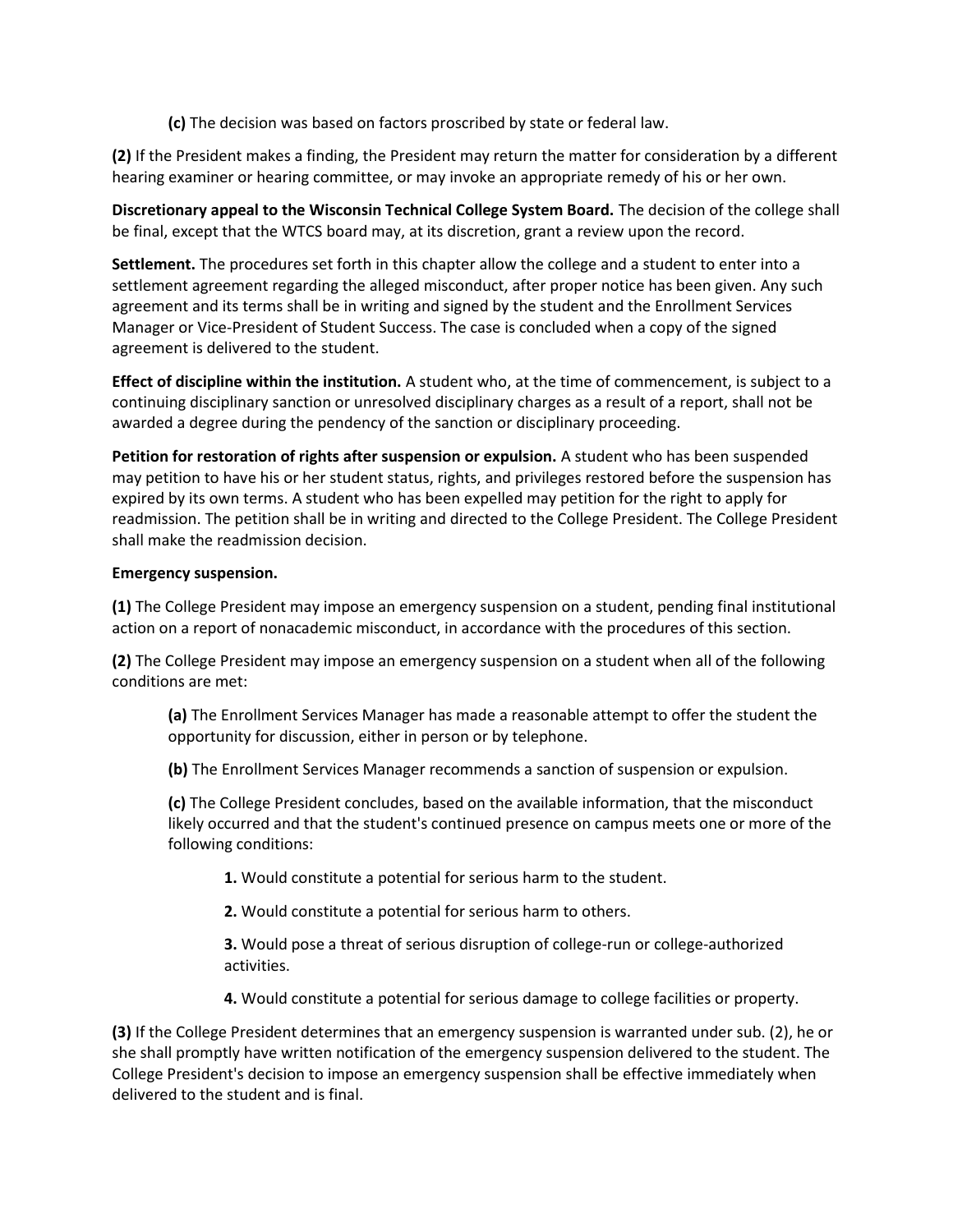**(4)** Where an emergency suspension is imposed, the hearing on the underlying allegations of misconduct shall be held, either on or outside of college lands, within 21 days of the imposition of the emergency suspension, unless the student agrees to a later date.

**(5)** An emergency suspension imposed in accordance with this section shall be in effect until the decision in the hearing on the underlying charges pursuant to is rendered or the College President rescinds the emergency suspension. In no case shall an emergency suspension remain in effect for longer than 30 days, unless the student agrees to a longer period.

**(6)** If the College President determines that none of the conditions specified above are present, but that misconduct may have occurred, the case shall proceed in accordance with published disciplinary procedure.

# **ACADEMIC MISCONDUCT**

## **Academic misconduct subject to disciplinary action.**

**(1)** The definition of academic misconduct is an act in which a student:

- **(a)** Seeks to claim credit for the work or efforts of another without authorization or citation;
- **(b)** Uses unauthorized materials or fabricated data in any academic exercise;

**(c)** Forges or falsifies academic documents or records;

**(d)** Intentionally impedes or damages the academic work of others;

**(e)** Engages in conduct aimed at making false representation of a student's academic performance; or

**(f)** Assists other students in any of these acts.

**(2)** Examples of academic misconduct include, but are not limited to: cheating on an examination; collaborating with others in work to be presented, contrary to the stated rules of the course; submitting a paper or assignment as one's own work when a part or all of the paper or assignment is the work of another; submitting a paper or assignment that contains ideas or research of others without appropriately identifying the sources of those ideas; stealing examinations or course materials; submitting, if contrary to the rules of a course, work previously presented in another course; tampering with the laboratory experiment or computer program of another student; knowingly and intentionally assisting another student in any of the above, including assistance in an arrangement whereby any work, classroom performance, examination or other activity is submitted or performed by a person other than the student under whose name the work is submitted or performed.

## **Disciplinary sanctions.**

**(1)** The following are the disciplinary sanctions that may be imposed for academic misconduct.

- **(a)** An oral reprimand;
- **(b)** A written reprimand presented only to the student;
- **(c)** An assignment to repeat the work, to be graded on its merits;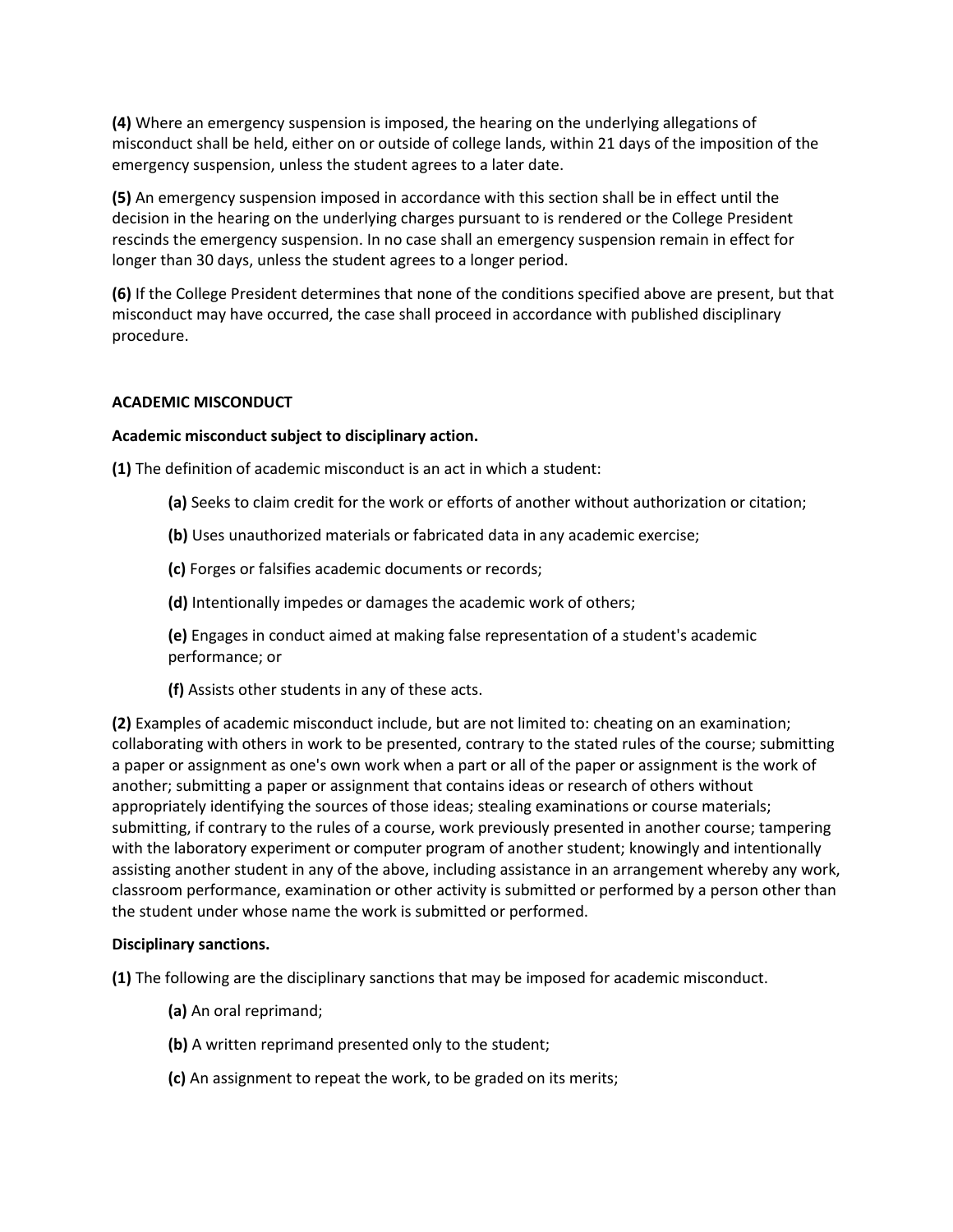- **(d)** A lower or failing grade on the particular assignment or test;
- **(e)** A lower grade in the course;
- **(f)** A failing grade in the course;
- **(g)** Removal of the student from the course in progress;
- **(h)** A written reprimand to be included in the student's disciplinary file;
- **(i)** Removal from their academic program of study;
- **(j)** Disciplinary probation; or
- **(k)** Suspension or expulsion from the college.

**(2)** One or more of the disciplinary sanctions listed in sub. (1) may be imposed for an incident of academic misconduct.

## **Disciplinary sanction imposed at the discretion of the instructor.**

**(1)** Where an instructor concludes that a student enrolled in one of his or her courses has engaged in academic misconduct in the course, the instructor will follow the following procedure to impose a sanction listed in (1) (a) through (f).

**(a)** CONFERENCE WITH STUDENT. When an instructor concludes that proceedings under this section are warranted, the instructor shall promptly offer to discuss the matter with the student. The purpose of this discussion is to permit the instructor to review with the student the basis for his or her belief that the student engaged in academic misconduct, and to afford the student an opportunity to respond.

**(b)** DETERMINATION BY THE INSTRUCTOR THAT NO ACADEMIC MISCONDUCT OCCURRED. If, as a result of the discussion, the instructor determines that academic misconduct did not in fact occur or that no disciplinary sanction is warranted under the circumstances, the matter will be considered resolved without the necessity for further action or a written report.

# **(c)** PROCESS FOLLOWING DETERMINATION BY THE INSTRUCTOR THAT ACADEMIC MISCONDUCT **OCCURRED**

**(i)** If, as a result of the discussion, the instructor determines that academic misconduct did occur, the instructor shall prepare a written report so informing the student, which shall contain the following:

- **1.** A description of the misconduct;
- **2.** Specification of the sanction recommended;
- **3.** Notice of the student's right to appeal the decision to the Division Dean; and
- **4.** A copy of the institutional procedures adopted to implement this section.

**(ii)** The written report shall be delivered personally to the student, emailed to the student via their campus email account or be mailed to the student by regular first class United States mail at his or her current address, as maintained by the college.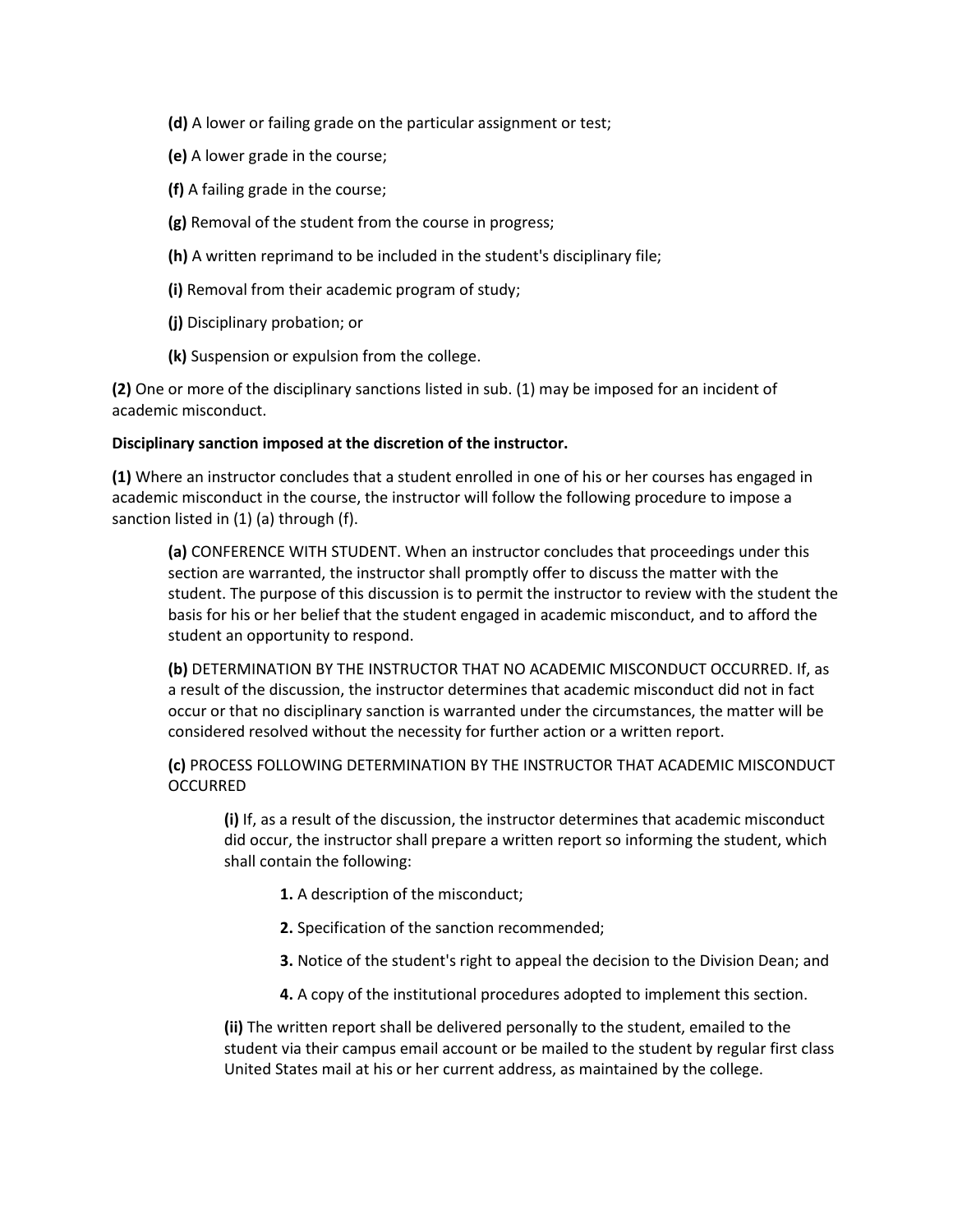**(iii)** A student who receives a disciplinary sanction under this section has the right to appeal the decision of the instructor to the Division Dean to contest the determination that academic misconduct occurred, or the disciplinary sanction imposed, or both. If the student desires to appeal, the student must file a written request with the Division Dean within 10 days of personal delivery or mailing of the written report. If the student does not request a hearing within this period, the determination of academic misconduct shall be regarded as final, and the disciplinary sanction recommended shall be imposed.

**(2)** Where an instructor concludes that a student enrolled in one of his or her courses has engaged in academic misconduct in the course, the instructor will follow the following procedure to impose a sanction listed in (1) (g) through (h):

**(a)** The instructor will proceed as above but will also send a copy of the report to the Division Dean.

**(b)** The instructor will inform the student that, because of the recommended sanction, the case will be heard and a decision rendered by the Dean.

**(c)** The Dean will review the information provided by the instructor and will meet with the student to discuss the case.

**(d)** If, as a result of the discussion, the Dean determines that academic misconduct did not in fact occur or that no disciplinary sanction is warranted under the circumstances, the matter will be considered resolved without the necessity for further action.

**(e)** If the Dean determines that misconduct has occurred, the Dean will:

**(i)** Determine the appropriate sanction(s) for the offense. The sanction can be any listed in (1) (a) through (h). If the Dean determines that the appropriate sanction is one listed in (1) (i) through (j), they will refer the matter to the Vice-President for Instruction as outlined below.

**(ii)** Inform the student of their decision via a written report that shall be delivered personally to the student, emailed to the student via their campus email account or be mailed to the student by regular first class United States mail at his or her current address, as maintained at the institution.

**(f)** A student who receives a disciplinary sanction under this section has the right to appeal the decision of the Dean to the Vice President of Instruction to contest the determination that academic misconduct occurred, or the disciplinary sanction imposed, or both. If the student desires to appeal, the student must file a written request with the Vice President of Instruction within 10 days of personal delivery or mailing of the written report. If the student does not request a hearing within this period, the determination of academic misconduct shall be regarded as final, and the disciplinary sanction recommended shall be imposed.

**(3)** Where an instructor concludes that a student enrolled in one of his or her courses has engaged in academic misconduct in the course, and the instructor or the Division Dean has determined that a sanction listed in (1) (i) through (j) is warranted, the following procedure will be followed:

**(a)** The instructor/Dean will proceed as above but will also send a copy of the report to the Vice-President of Instruction.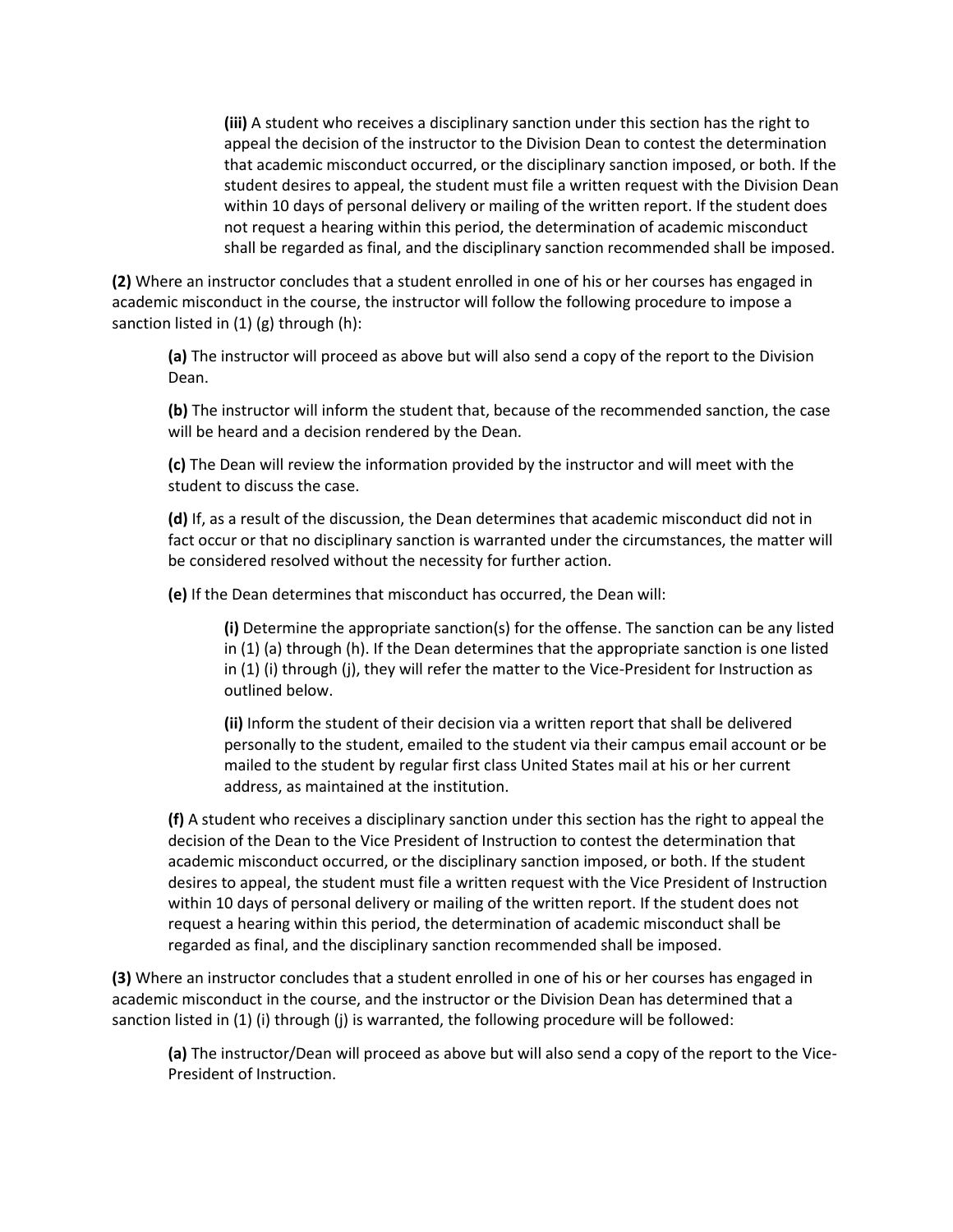**(b)** The instructor/Dean will inform the student that, because of the recommended sanction, the case will be heard and a decision rendered by the Vice-President of Instruction.

**(c)** The Vice-President of Instruction will review the information provided by the instructor/Dean and will meet with the student to discuss the case.

**(d)** If, as a result of the discussion, the Vice-President of Instruction determines that academic misconduct did not in fact occur or that no disciplinary sanction is warranted under the circumstances, the matter will be considered resolved without the necessity for further action.

**(e)** If the Vice-President of Instruction determines that misconduct has occurred, the Vice-President will:

**(i)** Determine the appropriate sanction(s) for the offense. The sanction can be any listed in (1) (a) through (j). If the Vice-President determines that the appropriate sanction is (1) (k), suspension or expulsion from the college, the Vice-President will present the case to the College President who will review the case and either confirm the recommended sanction or remand the case back to the Vice-President for further review.

**(ii)** Inform the student of their decision via a written report that shall be delivered personally to the student, emailed to the student via their campus email account or be mailed to the student by regular first class United States mail at his or her current address, as maintained at the institution.

**(f)** A student who receives a disciplinary sanction listed in (1) (i) through(k) under this section has the right to appeal the decision of the Vice President of Instruction to contest the determination that academic misconduct occurred, or the disciplinary sanction imposed, or both, to the academic misconduct hearing committee. The request for a hearing must be submitted to the Vice-President of Student Success within 10 days of personal delivery or mailing of the written report. The Vice-President of Student Success shall take the necessary steps to convene the hearing and shall schedule it within 15 days of receipt of the request. The hearing shall be conducted within 45 days of receipt of the request, unless a different time period has been mutually agreed upon by the student and the College. If the student does not request an appeal hearing within this period, the determination of academic misconduct shall be regarded as final, and the disciplinary sanction recommended shall be imposed.

## **Hearing.**

**(1)** If a student requests a hearing, the Vice-President for Student Success will take the necessary steps to convene the academic misconduct hearing committee and shall schedule the hearing within 10 days of receipt of the request or written report, unless a different time period is mutually agreed upon between the college and the student.

**(2)** Reasonably in advance of the hearing, the committee shall obtain from the instructor or investigating officer, in writing, a full explanation of the facts upon which the determination of misconduct was based, and shall provide a copy of the Academic Misconduct section of the Student Code of Conduct to the student.

**(3)** The hearing before the academic misconduct hearing committee shall be conducted in accordance with the following requirements: